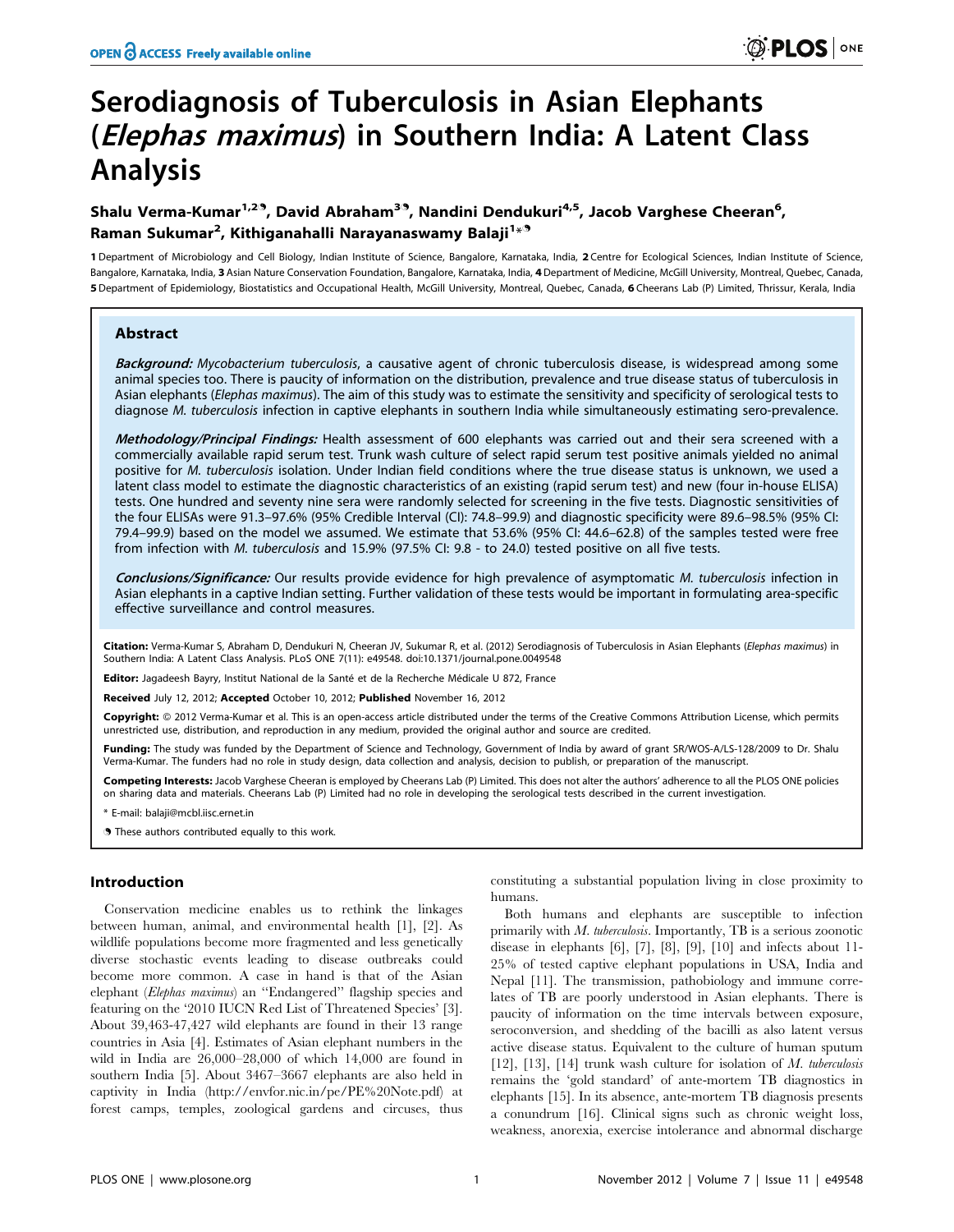from the trunk [17] are frequently absent or seen at the terminal stages. Intradermal tuberculin test [17], [18] and radiographic thoracic evaluation [17] are unsuccessful in elephants. The GenProbe Amplified Mycobacterium tuberculosis Direct Test (MTD; Gen-Probe, San Diego, CA, USA) has found limited use [19], while ELISA [17], [20], restriction fragment length polymorphism (RFLP) [6], [17], [18] and serological tests such as the dual path platform (VetTB test), multi-antigen print immunoassay (MAPIA) and the rapid serum test (RT, ElephantTB STAT-PAK) from Chembio Diagnostics (Medford, USA) have also been evaluated in elephants [21], [22], [23].

In this study, we report screening of elephants with RT and four in-house ELISAs using M. tuberculosis H37Rv antigens EsxA-6 kDa early secretory antigenic target (ESAT-6) (Rv3875); EsxB-10 kDa culture filtrate antigen (CFP10) (Rv3874); PE\_PGRS17 (Rv0978c) and PE\_PGRS11 (Rv0754). The ESAT-6 and CFP10 proteins function in inducing interferon gamma  $(IFN\gamma)$  from memory effector cells upon infection with pathogenic mycobacteria [24], [25]. The proline glutamic acid (PE) and proline-proline-glutamic acid (PPE) families of acidic, glycine-rich proteins are unique to the Mycobacteria [26] and many function as cell surface antigens. The PE\_PGRS11 (Rv0754) is a hypoxia responsive gene that encodes a functional phosphoglycerate mutase [27] and PE\_PGRS17 and PE\_PGRS11 antigens induce maturation and activation of human dendritic cells [28].

Performance characteristics of a diagnostic test should ideally enable us to distinguish between infected and non-infected animals. Notably, estimation of DSe (the proportion of infected animals correctly identified by the diagnostic test) and DSp (the proportion of non-infected animals accurately identified by the diagnostic test) of any index test is generally derived by comparing it to a standardized and validated 'gold standard' with the assumed sensitivity and specificity of 100% [29], [30], [31]. However, the gold standard could suffer from serious deficiencies. For example, the ante-mortem trunk wash culture for  $M$ . tuberculosis/ $M$ . bovis in Asian elephants is reported to suffer from poor sensitivity [17], [22], logistical issues in sample collection and processing and slow turnaround time. In view of these observations, we have utilized Latent Class Analysis (LCA) of five imperfect serological tests to estimate and derive the probability of M. tuberculosis infection in elephants.

#### Results

#### Sampling in Elephants

About 600 captive Asian elephants were visited for health assessment in the three southern Indian states of Kerala, Karnataka and Tamil Nadu. The sampling included healthy individuals as well as animals with alternative diagnosis such as chronic arthritis, impaction, and other non-specific symptoms such as anemia and emaciation. Sera from 179 animals were randomly selected for this study. Trunk-wash culture for isolation of M. tuberculosis in select RT positive elephants was carried out with no elephant testing positive. Post-mortem examination of one RT positive elephant revealed lung nodules from which M. tuberculosis was cultured. Ante-mortem serum from this animal was used as positive control in standardizing the ELISAs and immunoblot assay.

# Evaluation of Humoral Immunoreactivity

One hundred and seventy nine elephants were screened for differential B-cell responses using RT and recombinant M. tuberculosis H37Rv antigens in ELISA format. Only selected reference samples were tested by immunoblot analysis using the

four recombinant antigens and the results were not included in the LCA model. The immunoblots (Figure 1) were not quantitative in nature. The RT readout gave either a positive or negative test result (binary outcome), while the ELISA results were continuous numerical outcome values (continuous outcome). We dichotomized each continuous test result using a Weibull mixture model that assumed the elephants were a mixture of two latent groups – those with the antigen and those without. The cut-off value was the point of intersection of the two Weibull distributions. The cutoff values were 0.2 for ESAT-6, 0.337 for CFP10 and 0.22 for both PE\_PGRS11 and PE\_PGRS17. Test value greater than each cut-off was deemed to be a positive test. Of the 179 elephants 33 tested positive in RT, 37 in ESAT-6 ELISA, 41 in CFP10 ELISA, 64 in PE\_PGRS11 ELISA and 78 in PE\_PGRS17 ELISA (Figure 1).

#### Analyzing Diagnostic Test Results using LCA

The LCA assumed in Figure 2 has sixteen latent classes. The sero-prevalence associated with each latent class is listed in Table 1. In the absence of any prior information, we chose to use a 'noninformative' prior distribution for the prevalence of M. tuberculosis infection, allowing for equal weight of all values from 0% to 100%. Using the posterior distribution, we report that 53.6% (97.5% CI: 44.6% to 62.8%) of the sera samples we tested did not carry any of the  $M$ . tuberculosis antibodies measured by the 5 tests. This estimate is higher than the 15% sero-prevalence reported by Abraham et al. (2008, Report submitted to Project Elephant, Ministry of Environment and Forests, Government of India) using RT in the same population of captive elephants. We report that the percentage of M. tuberculosis infected animals testing positive in all five tests is 15.9% (97.5% CI:  $9.8\% - 24.0\%$ ). The DSe and DSp of each test with respect to the target antibody that it is designed to detect is listed in Table 2. Thus the PE\_PGRS11 ELISA had the highest DSe of 97.6% (97.5% CI:  $88.6\% - 99.8\%$ ) and DSp of 98.5% (97.5% CI: 93.6%-99.9%). Table 2 also lists the DSe and DSp of each test in detecting the presence of at least one antibody (Table 1 lists 15 latent classes that are positive for at least one antibody) as well as the latent antibodies it is not designed to detect. The main difference between our model and other latent class models is that we recognize that the different tests are measuring different latent variables. Thus, for example, we are able to comment not only on how well RT measures the antigens it is supposed to detect but also on how well it measures M. tuberculosis infection that is picked up by other antigens. Finally, the observed and predicted numbers of elephants for each combination of test results (Table 3) agree quite well suggesting that the model fits the data adequately.

#### **Discussion**

Latent class analysis is used in a scenario wherein the gold standard assessment of disease is unavailable and the true infection status unknown but the results of multiple imperfect tests are known [32], [33], [34]. This analysis is attractive because it does not arbitrarily treat one of the tests as a perfect gold-standard with 100% sensitivity and specificity. It allows intuitive construing of data for input and helps in understanding the uncertainties associated with the predicted prevalence estimates. A large number of reports using LCA in veterinary diagnostic tests have been published [35], [36], [37], [38], [39], [40]. This study uses LCA to estimate the diagnostic test characteristics of five serological tests and is the first report of this analysis used to study TB infection in elephants. This model recognizes that each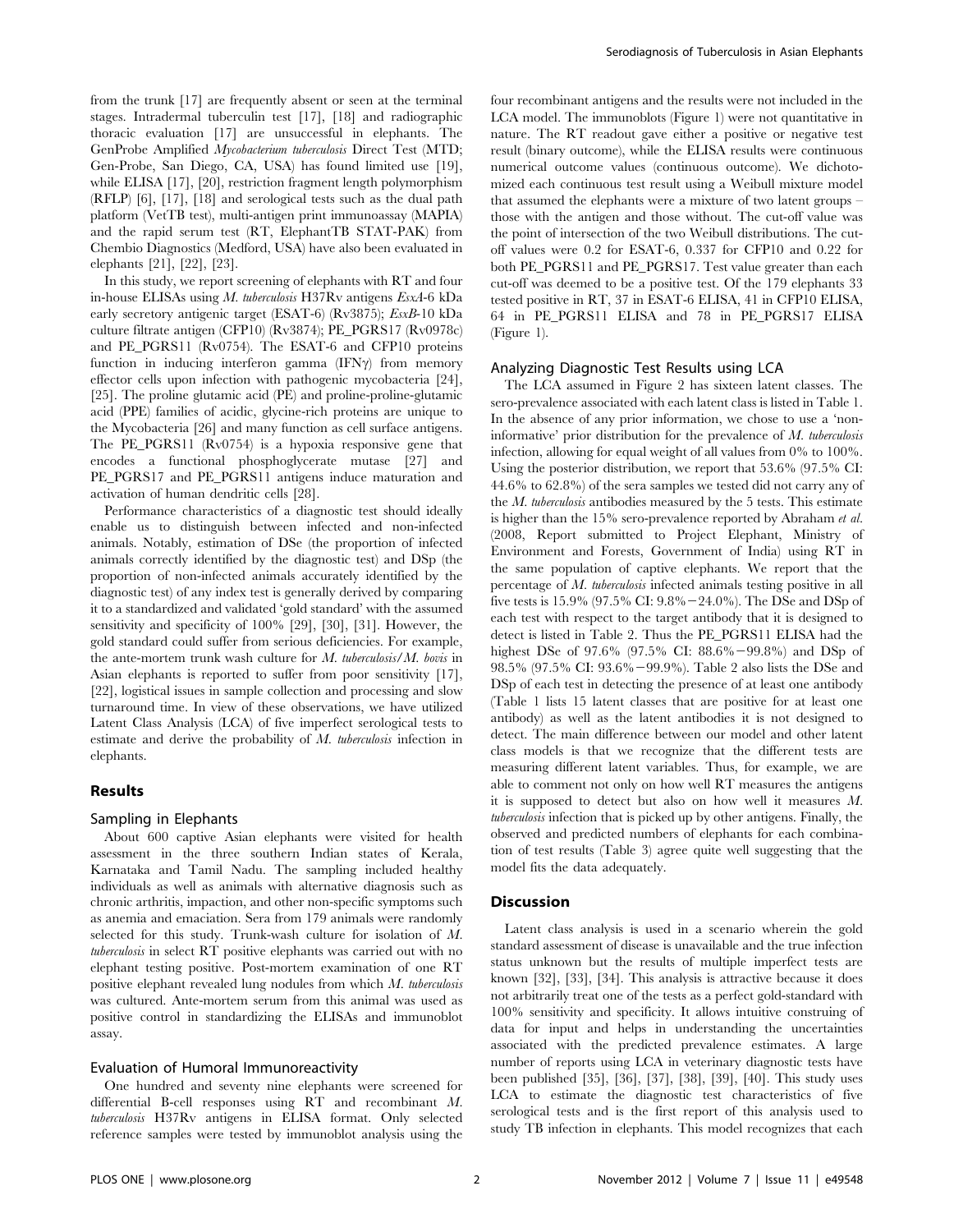

Figure 1. Differential humoral reactivity of four mycobacterial antigens with Asian elephant sera. For ELISA, elephant sera (1:200) was allowed to react with ESAT-6 (1 µg/ml) (A), CFP10 (0.5 µg/ml) (D), PE\_PGRS11 (0.25 µg/ml) (G) and PE\_PGRS17 (0.25 µg/ml) (J). Scatter plots show the total number of animals testing seronegative and seropositive for each antigen. For immunoblotting, 10 μg of each transferred protein ESAT-6 (C), CFP10 (F), PE\_PGRS11 (I) and PE\_PGRS17 (L) was first stained with Ponceau to check for loading control. Next, individual lanes were cut out of the blot and probed with sera from reference negative and positive animals. B, E, H, K represent immunoblots for one representative negative and positive animal each. The westerns were not quantitative in nature. doi:10.1371/journal.pone.0049548.g001

test is measuring a different target latent variable, which is in turn associated with the presence of M. tuberculosis infection.

Test validation in the absence of suitable reference samples is extremely challenging [30], [31]. Culture for clinical isolation of M. tuberculosis remains the 'gold standard' of diagnostics; however a positive culture result is more likely in animals with advanced stage of disease. Validation of DSe based on positive culture results may result in its overestimation under field conditions [38], [40] and DSe may also vary with severity of disease. Validation of DSp entails testing of individuals and herds free from infection (a condition unlikely in TB endemic countries) [41] and may not be constant across different populations [38], [40]. Variables such as methods and their operational characteristics, expertise of the diagnostician, variations in host-pathogen interactions and difference in true disease prevalence rates may contribute to changes in performance of tests. Thus, test performance characteristics would need careful re-evaluation when used in different settings.

In order to decide the cut-off for our new in-house ELISAs, we had the choice of using either the RT as an imperfect gold standard or a mixture model. Even though the RT and ELISA work on the same biological principle, we did not use the former approach as the RT does not contain any PE\_PGRS antigens.

The mixture model for continuous data has been used for tuberculin skin test induration data among other applications [42]. The LCA is based on the premise that the true disease status is a common latent (or unobserved) variable associated with several imperfect tests that measure the same disease [43]. For the LCA, we delineated 16 latent classes which are the different combinations of the antibodies detected in the study. It would be interesting to link the latent classes to other disease parameters such as mortality and clinical signs. The disadvantage of using the LCA model is that it dichotomizes test results and thus does not use all the information derived from continuous test results. The choice of model used is dictated by the type of data and whether the model assumptions are satisfied. The model we propose is complex and subject to our interpretation. However, it incorporates results from five serological assays independent of culture results, estimates the true seroprevalence within the sampled population and the true disease status of each animal sampled therein.

Only about  $10\%$  of the *M. tuberculosis* proteome generates human antibody responses, and this immunoproteome contains predominantly membrane-associated and secreted proteins [44]. Differences in antibody profiles seen in TB patients need to factor in host characteristics, bacillary burden and metabolic state and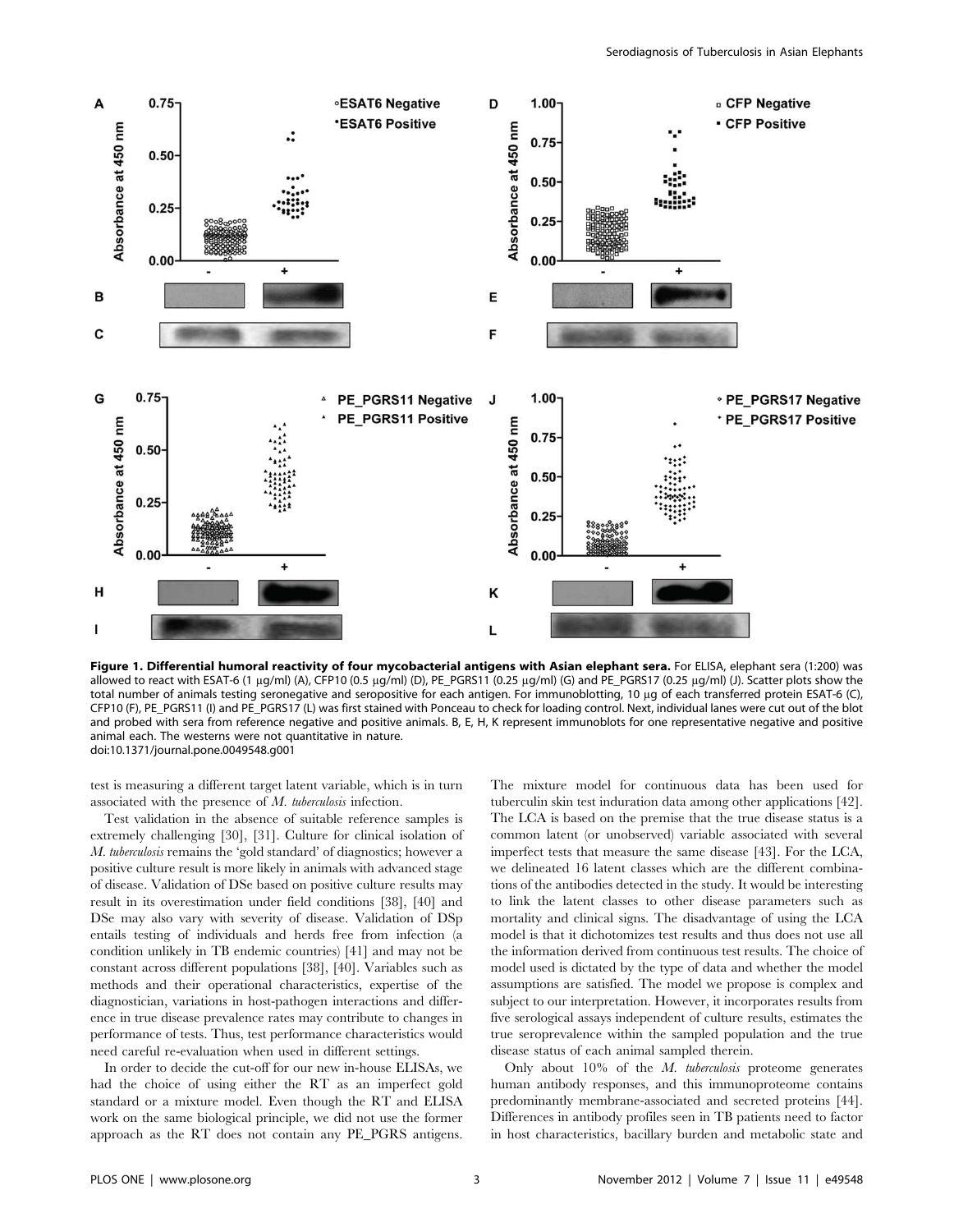

Figure 2. Schematic for the multiple latent variable model used in this study. The parameters to be estimated are depicted in oval shapes and the observed diagnostic test results are represented in rectangular shapes. While RT contains both the ESAT-6 and CFP10 antigens, the ELISAs are specific for one antigen each. doi:10.1371/journal.pone.0049548.g002

protein expression by the infecting strain of  $M$ . tuberculosis [44], [45]. Additional complexity is introduced by the multiple clinical manifestations of disease in humans [46]. This host and pathogen derived heterogeneity has led to several reviews highlighting the shortcomings of TB immunodiagnostics [47], [48], [49], [50].

Circulating antibodies have been evaluated as biomarkers for TB since 1898 [51]. As compared to other members of the PE family (including PG\_PGRS) or mycobacterial antigens, PE\_PGR11 and PE\_PGR17 have been shown to elicit stronger and differential antibody response in humans. Our laboratory has previously reported that PE\_PGR11 and PE\_PGR17 elicited antibodies in adult humans with active pulmonary infection, and in child patients with pulmonary or extrapulmonary TB [27], [28], [52]. Serology studies have demonstrated that antibodies reactive with a recombinant carboxyterminal fragment of the PE\_PGRS protein from Rv1759c [53] or with the PGRS domain of Rv3367 [54] are present in human sera of patients infected with TB. The ESX protein family (for example, Rv3881c and Rv3784) are preferentially recognized antibody targets in active TB in humans [44]. The proteins CFP10 (Rv3784) and ESAT6 (Rv3785) have been evaluated in a number of veterinary serological assays [21], [22], [55], [56]. This approach is now giving way to whole proteome screening to identify TB associated proteins and the dynamics of antibody response they elicit during disease.

The past decade has seen decline of Asian elephant populations in most range countries with the exception of India and Sri Lanka [4]. Population depletion reduces the risk of host-specific infectious diseases except when the pathogen resides in reservoir hosts or when captivity results in increased infectious disease transmission [57]. Thus, conservation strategies that increase population density or cross-species contact such as in zoos, reserves and other captive conditions need careful evaluation in light of the risks of such infection. Cases of cross-species TB outbreaks in zoos are well documented [58]. The management of TB in Asian elephants in India remains inadequate owing to a number of issues including historical and cultural context of captivity of the species, legality of ownership (government owned vs. privately- owned) or the costs associated with the treatment. Albeit the United States Department of Agriculture has drafted clear guidelines [15] current need involves a creation of guidelines in regard to regulation of TB infections in elephants in India. Thus, our current study clearly proposes periodic verification/testing for TB in captive elephants as well as in-contact personnel.

Factors governing the initiation and expansion of ensuing immunity to wide ranging infections in elephants are not well understood. Further, detailed analysis of various effector roles played by the key components of immune systems such as T cells, B cells, macrophages or dendritic cells, complement and cytokines requires extensive investigation. For example, presence of five subclasses of IgG has been demonstrated in African elephant (Loxodonta africana) [59], [60]. Further, the genomic organization of the IgH, Ig $\kappa$ , and Ig $\lambda$  loci of the African elephant has been identified [61], [62]. Immunoreactivity analysis demonstrated the role for complement and antibodies during infections with African horse sickness [63], [64] Bluetongue [63] and Mycoplasmosis [65]. Interestingly, Alpha Napthyl Acetate Esterase activity was utilized as a T cell marker to demonstrate T lymphocyte distribution in peripheral blood [66] and presence of functional CD genes in the African elephant [67]. Not much tuberculosis disease stage-specific information is available in Asian elephants and vaccination with M. bovis BCG has not been evaluated in elephants. Lyaschenko et al. [21] reported that Multiantigen print immunoassay (MAPIA) and RT could pick up serum IgG to ESAT-6 and other proteins up to 3.5 years and 4.0 years respectively prior to culture of M.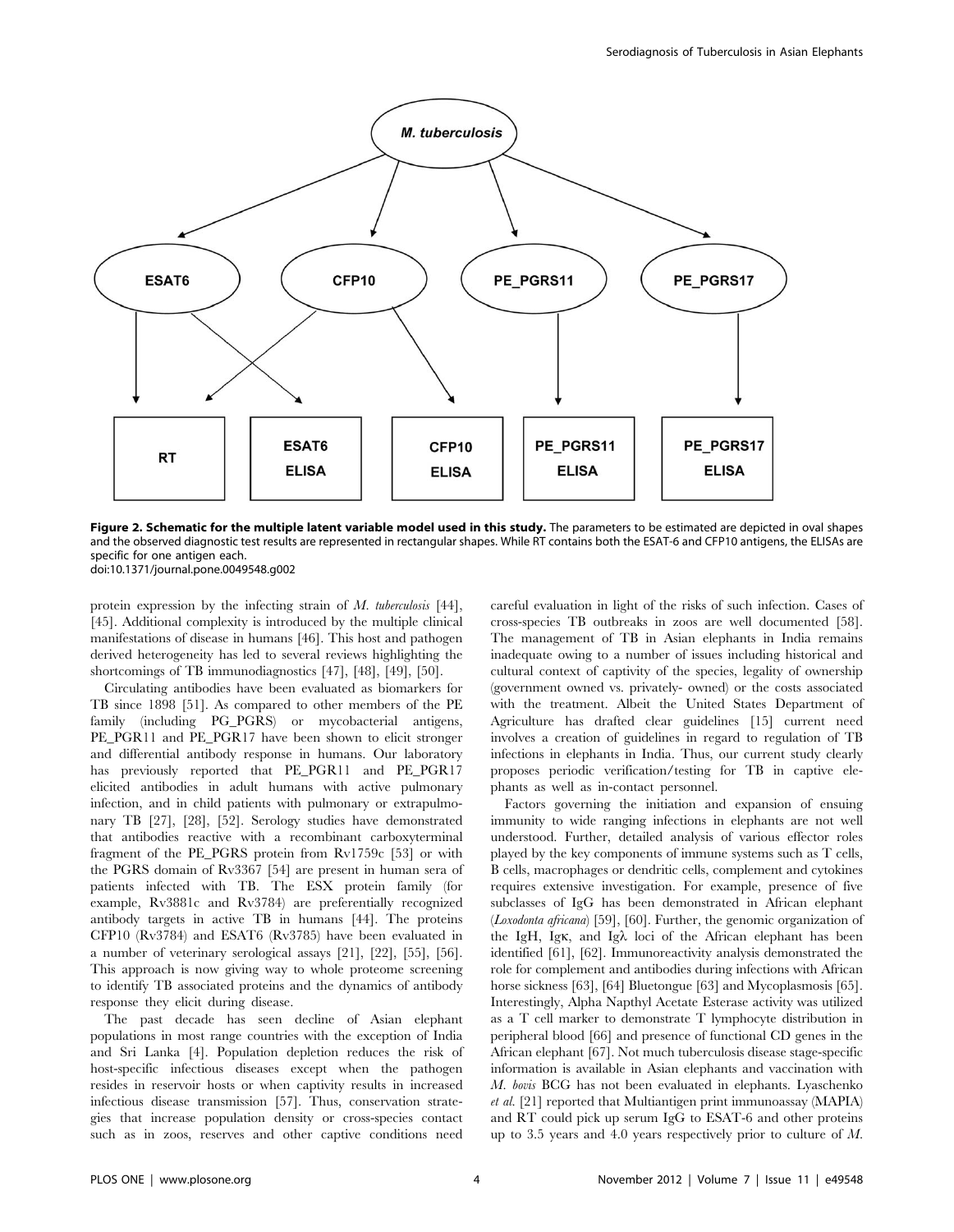Table 1. Defining the sixteen latent classes and calculating their sero-prevalence rates.

|                    | <b>Class No. Latent class definition</b>        | Seroprevalence        |      |  |
|--------------------|-------------------------------------------------|-----------------------|------|--|
|                    |                                                 | Median (95%<br>$CI)*$ | Mean |  |
| Class 1            | Mtb**+, All antibodies+                         | 15.9 (9.8, 24.0)      | 16.2 |  |
| Class <sub>2</sub> | Mtb+, ESAT6+, CFP10+, PE-PGRS11+                | 1.3(0.1, 4.3)         | 1.5  |  |
| Class 3            | Mtb+, ESAT6+, CFP10+, PE-PGRS17+                | 0.4(0.0, 2.1)         | 0.6  |  |
| Class <sub>4</sub> | Mtb+, ESAT6+, PE-PGRS11+, PE-<br><b>PGRS17+</b> | 0.8(0.0, 4.4)         | 1.2  |  |
| Class 5            | Mtb+, CFP10+, PE-PGRS11+, PE-<br><b>PGRS17+</b> | $3.1$ (0.2, 10.3)     | 3.7  |  |
| Class <sub>6</sub> | Mtb+, ESAT6+, CFP10+                            | 0.8(0.0, 3.2)         | 1.0  |  |
| Class 7            | Mtb+, ESAT6+, PE-PGRS11+                        | 0.6(0.0, 3.2)         | 0.9  |  |
| Class 8            | Mtb+, ESAT6+, PE-PGRS17+                        | 0.5(0.0, 2.3)         | 0.7  |  |
| Class <sub>9</sub> | Mtb+, CFP10+, PE-PGRS11+                        | 0.5(0.0, 2.6)         | 0.7  |  |
| Class 10           | Mtb+, CFP10+, PE-PGRS17+                        | $0.4$ $(0.0, 2.3)$    | 0.6  |  |
| Class 11           | Mtb+, PE-PGRS11+, PE-PGRS17+                    | 11.9 (4.2, 18.5)      | 11.7 |  |
| Class 12           | Mtb+, ESAT6+                                    | 0.7(0.0, 3.5)         | 1.0  |  |
| Class 13           | Mtb+, CFP10+                                    | 0.5(0.0, 2.6)         | 0.7  |  |
| Class 14           | Mtb+, $PE-PGRS11+$                              | 0.7(0.0, 3.1)         | 0.9  |  |
| Class 15           | Mtb+, PE-PGRS17+                                | 4.8 (0.2, 11.8)       | 5.1  |  |
| Class 16           | Mtb-, All antibodies-                           | 53.6 (44.6, 62.8)     | 53.6 |  |

Latent class definition and the seroprevalence rate for each class thus defined in the LCA model for studying TB in Asian elephants in southern India. The latent classes are different combinations of the latent variables (i.e. true presence of the antibodies) which are present if M. tuberculosis infection is present. \*Median estimate is at the 50% quantile while the 2.5% and 97.5% quantiles define a 95% credible interval (CI). \*\*M. tuberculosis infection.

doi:10.1371/journal.pone.0049548.t001

tuberculosis from trunk washes. They reported that ESAT6 and CFP10 were the immunodominant antigens elicited upon infection of elephants with  $M$ . tuberculosis/ $M$ . bovis [21], [23]. Significantly, in addition to ESAT-6 and CFP-10, we report high DSe and DSp for the two PE\_PGRS ELISAs based on a latent class model that recognizes that the different tests are designed to measure different antigens. The DSe and DSp for the ELISAs we developed for ESAT6 and CFP10 were comparable to the commercially available RT test. Importantly, we have attempted to address immunoreactive potential as well as serodiagnostic utility of selected antigens of M. tuberculosis H37Rv which would help in our understanding of the pathophysiological attributes of TB infection in elephants.

Serology remains an attractive first step in TB diagnosis in wildlife. It is simple, quick, affordable and does not require repeated handling of animals. Once elicited, the antibody response is sustained while the trunk wash culture may yield intermittent results in elephants. Identifying serological correlates of active TB in elephants and their use in antitubercular treatment monitoring [21], [23], [68] could be potentially useful tools in situations where it is important to keep costs of diagnosis low. We are currently evaluating cell immunity based assays for TB diagnosis in elephants. Further studies into TB transmission and surveillance using accurate, low cost and high throughput assays are also warranted. Such active disease surveillance in elephant range countries would help us to study the dynamic relationship between TB and elephant conservation.

Table 2. Sensitivity (DSe) and specificity (DSp) of the five serological tests used in the study.

| Test      | w.r.t.**                      | DSe               | <b>DSp</b>        |
|-----------|-------------------------------|-------------------|-------------------|
|           |                               | Median (95% CI)*  | Median (95% CI)*  |
| <b>RT</b> | At least 1 antibody           | 48.6 (37.2, 61.0) | 99.3 (96.7, 99.9) |
|           | ESAT6                         | 44.6 (33.9, 56.4) | 95.2 (90.4, 98.2) |
|           | CFP <sub>10</sub>             | 46.5 (36.0, 58.1) | 93.0 (87.8, 96.6) |
|           | PE PGRS11                     | 79.8 (66.7, 90.8) | 98.5 (93.6, 99.9) |
|           | PE PGRS17                     | 84.5 (75.2, 91.3) | 89.6 (79.4, 98.4) |
| ESAT6     | At least 1 antibody           | 88.8 (73.5, 97.5) | 95.1 (90.5, 98.2) |
|           | ESAT6                         | 91.3 (74.8, 99.5) | 95.2 (90.4, 98.2) |
|           | CFP10                         | 77.0 (61.9, 88.5) | 88.9 (83.2, 93.6) |
|           | PE PGRS11                     | 85.0 (71.7, 94.0) | 75.9 (68.2, 82.3) |
|           | PE PGRS17                     | 80.3 (66.7, 90.2) | 65.7 (57.8, 73.1) |
| CFP10     | At least 1 antibody           | 88.8 (73.5, 97.5) | 95.3 (90.8, 98.2) |
|           | ESAT6                         | 75.2 (60.0, 87.1) | 91.2 (85.7, 95.2) |
|           | CFP10                         | 92.3 (76.9, 99.5) | 93.0 (87.8, 96.6) |
|           | PE PGRS11                     | 85.2 (71.5, 94.0) | 76.0 (68.5, 82.6) |
|           | PE PGRS17                     | 81.5 (67.9, 91.4) | 66.2 (58.3, 73.5) |
|           | PE_PGRS11 At least 1 antibody | 50.1 (38.2, 62.1) | 93.9 (88.8, 97.2) |
|           | ESAT6                         | 47.1 (35.8, 58.7) | 91.5 (85.9, 95.4) |
|           | CFP <sub>10</sub>             | 49.1 (38.0, 60.2) | 89.4 (83.5, 93.7) |
|           | PE PGRS11                     | 97.6 (88.6, 99.8) | 98.5 (93.6, 99.9) |
|           | PE PGRS17                     | 87.1 (77.6, 93.6) | 81.4 (73.4, 88.1) |
|           | PE PGRS17 At least 1 antibody | 44.4 (32.5, 57.6) | 91.6 (85.5, 96.0) |
|           | ESAT6                         | 42.2 (30.9, 54.8) | 89.6 (83.0, 94.1) |
|           | CFP <sub>10</sub>             | 44.8 (33.6, 57.1) | 87.8 (81.5, 92.7) |
|           | PE PGRS11                     | 82.7 (68.2, 94.3) | 91.9 (85.3, 96.5) |
|           | PE PGRS17                     | 97.2 (88.5, 99.9) | 89.6 (79.4, 98.7) |

The LCA model was used to calculate the DSe and DSp of each test w.r.t. the antibody it is designed to detect as also presence of at least one antibody. \*The Median estimate refers to the 50% quantile while the 2.5% and 97.5% quantiles define a 95% credible interval (CI). \*\* With respect to. doi:10.1371/journal.pone.0049548.t002

# Materials and Methods

#### Study Population

In the three southern Indian states of Kerala, Karnataka and Tamil Nadu, there are an estimated 1,000 Asian elephants in captivity. These animals, mostly caught from the wild but also born in captivity, are maintained under different ownership and management regimens. A project for captive elephant health assessment was undertaken by Asian Nature Conservation Foundation (Permit No.8-1/2002-PE, Project Elephant, Ministry of Environment and Forests, Government of India). Apart from photographic documentation of body condition index, wounds and injuries with special reference to eyes and feet, routine haematology, serum biochemistry, urinalysis and dung analysis were performed for individual elephants. In an attempt to provide better healthcare to these elephants, the results of each elephant's health evaluation was then handed over to the veterinarian incharge of the elephant. Following a convenience/opportunity sampling method, nearly 600 elephants were visited over a period of one year. A random sample of 179 serum samples collected from this heath survey was selected for this study.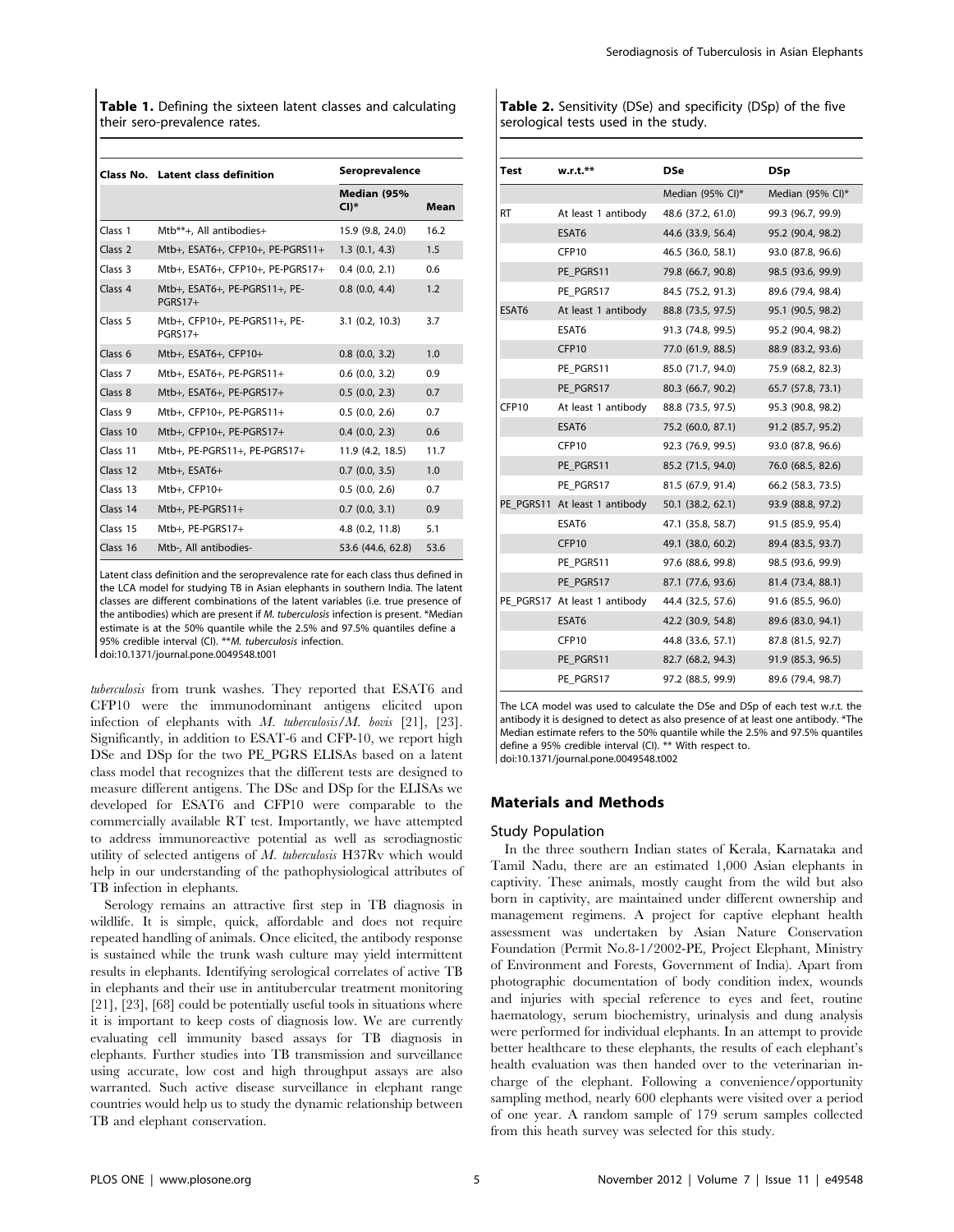Table 3. Number of elephants (observed and predicted according to the latent class model) with each test result.

| <b>Binary</b><br>Input | 2.50%          | 50%            | 97.50%         | Mean           | <b>Observed</b> |
|------------------------|----------------|----------------|----------------|----------------|-----------------|
| 00000                  | 69             | 82             | 92             | 81             | 84              |
| 00001                  | 9              | 16             | 26             | 17             | 16              |
| 00010                  | $\mathbf 0$    | 3              | 8              | 3              | 1               |
| 00011                  | 18             | 24             | 29             | 24             | 26              |
| 00100                  | 1              | 6              | 13             | 6              | 8               |
| 00101                  | 0              | 1              | 4              | 1              | 1               |
| 00110                  | $\mathbf 0$    | $\mathbf 0$    | $\overline{2}$ | $\mathbf 0$    | $\mathbf{1}$    |
| 00111                  | 0              | 2              | 6              | 2              | 0               |
| 01000                  | $\mathbf 0$    | 4              | 11             | 4              | $\overline{4}$  |
| 01001                  | 0              | 1              | 3              | 1              | 1               |
| 01010                  | $\mathbf 0$    | $\overline{0}$ | $\overline{2}$ | $\mathbf 0$    | $\mathbf 0$     |
| 01011                  | 0              | 1              | 5              | $\overline{2}$ | $\overline{2}$  |
| 01100                  | $\mathbf 0$    | $\mathbf{0}$   | $\overline{2}$ | 0              | $\mathbf 0$     |
| 01101                  | 0              | 0              | 1              | 0              | 0               |
| 01110                  | $\mathbf{0}$   | $\mathbf{0}$   | $\overline{2}$ | $\mathbf 0$    | $\mathbf 0$     |
| 01111                  | 0              | $\overline{2}$ | 8              | 3              | $\overline{2}$  |
| 10000                  | $\mathbf 0$    | $\mathbf 0$    | $\overline{4}$ | $\mathbf{1}$   | $\mathbf 0$     |
| 10001                  | 0              | 0              | 1              | $\mathbf 0$    | 0               |
| 10010                  | $\mathbf 0$    | $\mathbf 0$    | $\mathbf{1}$   | 0              | $\mathbf 0$     |
| 10011                  | 0              | 1              | 3              | 1              | 1               |
| 10100                  | $\overline{0}$ | $\mathbf 0$    | $\overline{2}$ | $\mathbf 0$    | $\mathbf 0$     |
| 10101                  | 0              | 0              | 2              | 0              | 0               |
| 10110                  | $\mathbf 0$    | $\mathbf 0$    | $\overline{2}$ | 1              | $\mathbf 0$     |
| 10111                  | 1              | 4              | 8              | 4              | 4               |
| 11000                  | $\mathbf 0$    | 0              | $\overline{2}$ | $\mathbf 0$    | $\mathbf 0$     |
| 11001                  | 0              | 0              | $\overline{2}$ | $\mathbf 0$    | 0               |
| 11010                  | $\overline{0}$ | 1              | 3              | 1              | $\mathbf{1}$    |
| 11011                  | 0              | 3              | 8              | 3              | $\overline{2}$  |
| 11100                  | $\mathbf 0$    | $\mathbf{1}$   | $\overline{2}$ | $\mathbf{1}$   | $\mathbf{1}$    |
| 11101                  | 0              | 0              | 3              | 1              | 0               |
| 11110                  | $\mathbf{0}$   | $\overline{2}$ | 5              | $\overline{2}$ | $\overline{2}$  |
| 11111                  | 12             | 19             | 25             | 19             | 22              |

Evaluating the fit of the model by comparing the observed and expected number of elephants with different combinations of tests to see if the assumptions of the substantive model in Figure 2 were satisfied. 50% refers to the median estimate while the 2.5% and 97.5% quantiles define a 95% credible interval (CI).

doi:10.1371/journal.pone.0049548.t003

#### Materials

Unless otherwise specified all materials used in this study were purchased from Sigma-Aldrich, St. Louis, USA. Vacutainer needles (No. 301747), Vacutainer tubes (No. 367820), PANTA<sup>TM</sup> Supplement, BACTEC<sup>TM</sup> 12B Mycobacteria Culture Vials and BBLTM Mycobactose Lowenstein-Jensen Medium were procured from BD (Franklin Lakes, NJ, USA). GammaBind G, Type 2 affinity matrix was bought from GE Healthcare Bio-Sciences (Uppsala, Sweden), Ni-nitrilotriacetic acid (Ni-NTA) columns from Qiagen (Valencia, CA, USA), Nunc-Immuno Plates (No 44204) from NUNC A/S (Roskilde, Denmark) and polyvinylidene difluoride membranes (PVDF) from Millipore (Bedford, MA, USA). ECL detection system was bought from Perkin-Elmer (MA,

USA) and 3,3',5,5'-tetramethylbenzidine (TMB) and horse radish peroxidase (HRP)-labeling kit from Bangalore Genei (Bangalore, Karnataka, India).

# Collection of Serum and Screening with RT

Blood was collected by venipuncture of the middle auricular vein, allowed to clot at room temperature and serum separated within three hours of collection by centrifugation at 500  $g$  for 10 minutes. Each serum was screened with RT and stored at  $-70^{\circ}$ C until further testing. The RT (http://www.chembio.com/ animaltest4.html) is a point-of-care lateral flow serological test licensed by the USDA in 2007. Greenwald et al. [22] reported a DSp of 95.2% (95% CI, 90.1 to 97.9) and DSe of 100% (95% CI, 84.0% $-100%$  for the RT.

#### Trunk-wash Culture for Isolation of M. tuberculosis

The procedure for trunk wash collection as described in the Guidelines for the Control of Tuberculosis in Elephants, 2008 [15] was modified [69]. Trunk wash specimens from select RT positive elephants were tested for M. tuberculosis culture [15]. Briefly, 0.5 ml of sample supplemented with Erythromysin  $(32 \mu g/ml)$  and PANTA<sup>TM</sup> Supplement was inoculated into BACTEC<sup>TM</sup> 12B vials and BBL<sup>TM</sup> Mycobactose Lowenstein-Jensen Medium and grown at  $37^{\circ}$ C and  $10\%$  CO<sub>2</sub> for 8 weeks; this was followed by a niacin-nitrate reduction test for confirming M. tuberculosis. Antemortem serum collected from one elephant, which showed nodules in the lung tissue during post-mortem examination and from which M. tuberculosis was cultured on Lowenstein-Jensen medium, was used as positive control in the serological assays.

# Expression and Purification of Recombinant ESAT6, CFP10, PE-PGRS17 AND PE-PGRS11 Proteins

M. tuberculosis H37Rv antigens EsxA-6 kDa early secretory antigenic target (ESAT-6) (Rv3875); EsxB-10 kDa culture filtrate antigen (CFP10) (Rv3874); PE\_PGRS17 (Rv0978c) and PE\_PGRS11 (Rv0754) were used as the major antigenic determinants in this study. Recombinant expression vectors for Rv3875, Rv3874, Rv0978c and Rv0754 antigens were obtained from Colorado State University, TB Vaccine Testing and Research Materials Contract (http://www.cvmbs.colostate.edu/ mip/tb/recombinant.htm) and expressed as described previously [70]. Briefly, for the expression of His-tagged recombinant antigens, Escherichia coli BL21(DE3) cells carrying recombinant plasmids were induced with isopropyl-b-D-thiogalactopyranoside, and the proteins purified under native conditions (ESAT6 and CFP10) and denaturing conditions (PE\_PGRS17 and PE\_PGRS11) using Ni-NTA columns. In-gel digestions of proteins for matrix-assisted laser desorption/ionization mass spectrometry was carried out for identification.

# Raising Rabbit Anti-Asian Elephant IgG-horse Radish Peroxidase (HRP)

Asian elephant IgG was separated from sera [71] and rabbit anti-Asian elephant IgG raised as per [59] and [60] with modifications. Briefly, New Zealand white rabbits were injected subcutaneously at multiple sites with 1 mg of purified Asian elephant IgG emulsified in equal volume of Freund's complete adjuvant followed by a second dose of 500 mg Asian elephant IgG emulsified in Freund's incomplete adjuvant. Antibody titres in sera were determined two weeks post final immunization by ELISA. The rabbit anti-Asian elephant IgG was coupled to HRP and its reactivity to elephant IgG was checked. All animal experiments were approved by the Institutional Ethics Committee for Animal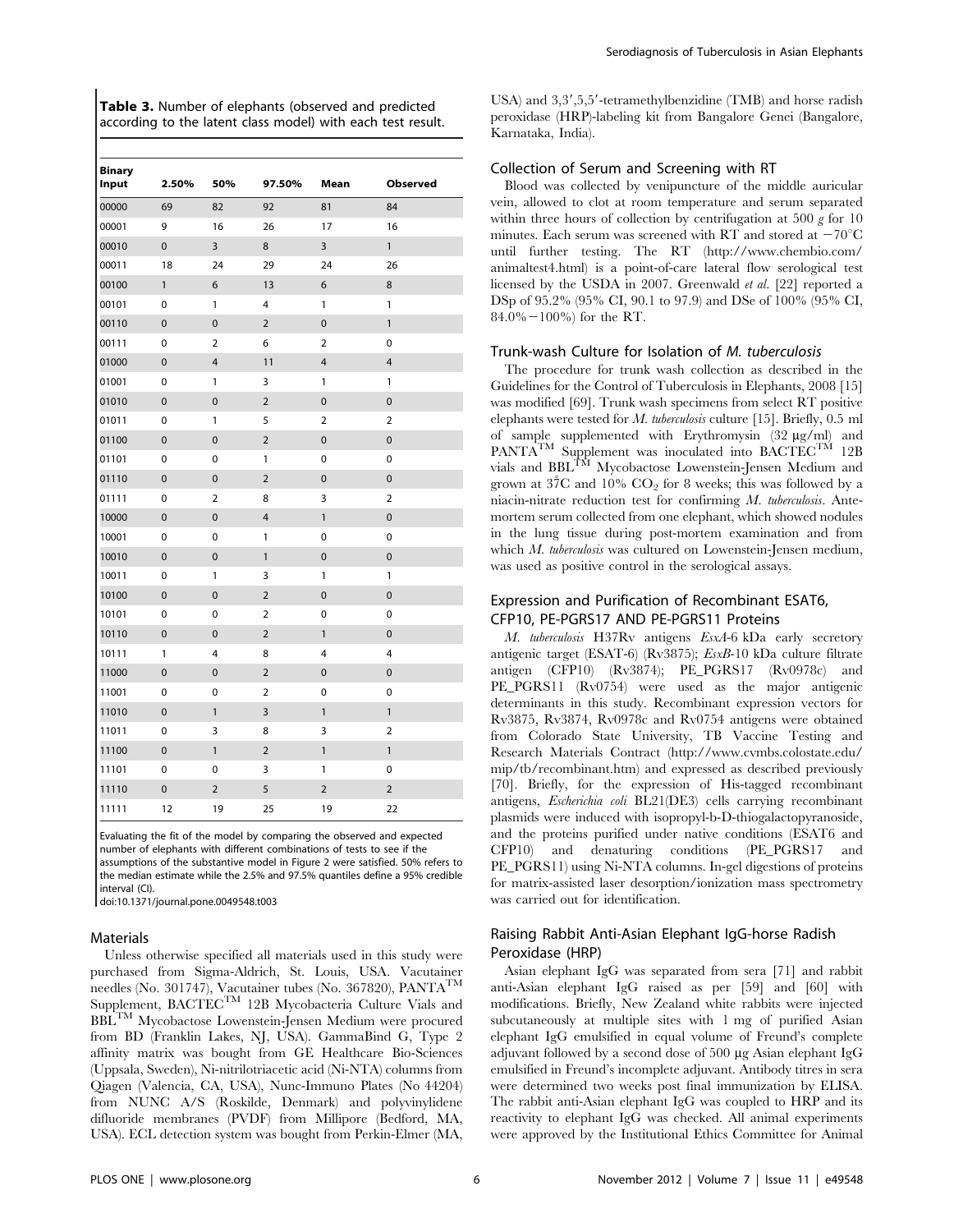Experimentation and Institutional Biosafety Committee, Indian Institute of Science, Bangalore.

# **FLISA**

Careful checker board titration for optimum protein concentration, elephant sera dilution, rabbit anti-Asian elephant IgG-HRP was carried out for each individual ELISA. All protein dilutions were made in 1X PBS (137 mM NaCl; 2.7 mM KCl; 4.3 mM Na2HPO4; 1.47 mM KH2PO4, pH 7.4). 1X PBST (1X PBS with 0.05% tween-20) was used as wash buffer and 3% BSA in PBST as blocking buffer. Elephant sera, rabbit anti-Asian elephant IgG-HRP were each diluted in blocking buffer and 100  $\mu$ l added per well. ESAT-6 (1  $\mu$ g/ml), CFP10 (0.5  $\mu$ g/ml), PE\_PGRS17 and PE\_PGRS11 (0.25 µg/ml each) were coated overnight  $(o/n)$  at  $4°C$  into ELISA plates and then washed thrice. Blocking for 1 hour was followed by addition of elephant sera  $(1:200)$  and incubation o/n at 4<sup>°</sup>C. After washing, rabbit anti-Asian elephant IgG-HRP (1:3000) was added and the plate incubated o/n at  $4^{\circ}$ C. Tetramethylbenzidine was used as chromogenic substrate and the absorbance was read at 450 nm using an ELISA reader (Molecular Devices, Sunnyvale, CA, USA).

#### Immunoblot Analysis

Ten µg of purified protein was subjected to 12% SDS-PAGE (Laemmeli) or 10% Tricine SDS-PAGE; transferred to PVDF and stained with Ponceau to check for loading control. The PVDF was cut into strips, blocked with 5% nonfat dried milk and each strip probed with individual elephant sera overnight at  $4^{\circ}C$ , probed with rabbit anti-Asian elephant IgG-HRP and the blot visualized with the ECL detection system.

#### Statistical Analysis

To adjust for the imperfect nature of the gold-standard reference, our test validation entailed i) determining an optimal cut-off for each ELISA using a mixture model for continuous data ii) using LCA to estimate the DSe and DSp of the five dichotomous tests. The first step was carried out using the *mixdist* library in the R software package [72] assuming that the observed continuous data on each test arises from a mixture of two Weibull distributions among the antibody positive and antibody negative elephants. The point of intersection of the two density functions was chosen as the optimal cut-off.

#### References

- 1. Jones KE, Patel NG, Levy MA, Storeygard A, Balk D, et al. (2008) Global trends in emerging infectious diseases. Nature 451: 990–993.
- 2. Aguirre AA, Gomez A (2009) Essential veterinary education in conservation medicine and ecosystem health: a global perspective. Rev Sci Tech 28: 597–603.
- 3. Choudhury A, Lahiri Choudhury DK, Desai A, Duckworth JW, Easa PS, et al. (2010) Elephas maximus. IUCN 2010. IUCN Red List of Threatened Species Version 20102, 2010.
- 4. Fernando P, J P (2011) Range-wide Status of Asian Elephants. Gajah 35: 15–29.
- 5. Bist SS (2006) Elephant conservation in India an overview. Gajah 25: 27–37.
- 6. Michalak K, Austin C, Diesel S, Bacon MJ, Zimmerman P, et al. (1998) Mycobacterium tuberculosis infection as a zoonotic disease: transmission between humans and elephants. Emerg Infect Dis 4: 283–287.
- 7. Davis M (2001) Mycobacterium tuberculosis risk for elephant handlers and veterinarians. Appl Occup Environ Hyg 16: 350–353.
- 8. Montali RJ, Mikota SK, Cheng LI (2001) Mycobacterium tuberculosis in zoo and wildlife species. Rev Sci Tech 20: 291–303.
- 9. Oh P, Granich R, Scott J, Sun B, Joseph M, et al. (2002) Human exposure following Mycobacterium tuberculosis infection of multiple animal species in a Metropolitan Zoo. Emerg Infect Dis 8: 1290–1293.
- 10. Murphree R, Warkentin JV, Dunn JR, Schaffner W, Jones TF (2011) Elephantto-human transmission of tuberculosis, 2009. Emerg Infect Dis 17: 366–371. 11. Mikota SK, Maslow JN (2011) Tuberculosis at the human-animal interface: an

emerging disease of elephants. Tuberculosis (Edinb) 91: 208–211.

M. tuberculosis infection positive or negative. The RT test was assumed to measure the presence of both ESAT-6 and CFP10 antibodies while each of the four ELISA was assumed to measure the presence of the corresponding antibody. The resulting model had 16 latent classes corresponding to different combinations of the antibodies (see supplementary document File S1). The fit of the model was evaluated by comparing the observed and expected number of elephants with different combinations of tests and a posterior predictive check for conditional dependence (Table 3). The predictive values of each test combination were examined to see if the assumptions of the substantive model in Figure 2 were satisfied.

The LCA was carried out using the *lcmr* library in R software package [43]. This package uses a Bayesian approach to estimate the parameters of interest. We used non-informative prior distributions over all parameters so as to let the data dominate the analysis. The LCA model (Figure 2) assumed that each of the ELISA tests was measuring a different latent variable (i.e. true presence of the antibody) which was present if M. tuberculosis infection was present. Thus, this model adjusts for the correlation that may arise between tests within the groups of elephants that are

## Supporting Information

File S1 Algorithm for LCA model. (DOC)

# Acknowledgments

We gratefully acknowledge the support extended by Director, Project Elephant, Ministry of Environment and Forests, Government of India, and the state forest departments of Karnataka, Tamil Nadu and Kerala. We thank the TB Vaccine Testing and Research Materials Contract at Colorado State University for the gift of recombinant expression vectors used in this study. We acknowledge help by B.C. Chittiappa and other field veterinarians. We are grateful to Thomas Mathew, Kavita Iswaran, Karpagam Chelliah, Devram Sampat Ghorpade, Sahana Holla, Kushagra Bansal, Nisha Kapoor and Yeddula Narayana for their contributions to this study.

#### Author Contributions

Conceived and designed the experiments: SVK DA KNB RS. Performed the experiments: SVK DA. Analyzed the data: ND SVK. Contributed reagents/materials/analysis tools: RS JVC ND KNB. Wrote the paper: SVK ND DA RS KNB.

- 12. Keilty RA (1915) A Study of the Cultivation of the Tubercle Bacillus Directly from the Sputum by the Method of Petroff. J Exp Med 22: 612–614.
- 13. Chu LS (1955) Rapid method for cultivation of acid-fast bacilli. Science 122: 1189–1190.
- 14. Rachow A, Zumla A, Heinrich N, Rojas-Ponce G, Mtafya B, et al. (2011) Rapid and accurate detection of Mycobacterium tuberculosis in sputum samples by Cepheid Xpert MTB/RIF assay–a clinical validation study. PLoS One 6: e20458.
- 15. The National Tuberculosis Working Group for Zoo and Wildlife Species (2008) USDA. Guidelines for the control of tuberculosis in elephants, 2008. Available: http://www.aphis.usda.gov/animal\_welfare/downloads/elephant/elephant\_tb. pdf Accessed 2009 Jun 10
- 16. Moller T, Roken B, Petersson L, Vitaud C, Lyashchenko K (2005) Preliminary results of a new serological test for detection of TB-infection (Mycobacterium tuberculosis) in elephants (Elephas maximus and Loxodonta africanum) - Swedish Case studies. VerhberErkrgZootiere 42: 173–181.
- 17. Mikota SK, Peddie L, Peddie J, Isaza R, Dunker F, et al. (2001) Epidemiology and diagnosis of Mycobacterium tuberculosis in captive Asian elephants (Elephas maximus). J Zoo Wildl Med 32: 1–16.
- 18. Lewerin SS, Olsson SL, Eld K, Roken B, Ghebremichael S, et al. (2005) Outbreak of Mycobacterium tuberculosis infection among captive Asian elephants in a Swedish zoo. Vet Rec 156: 171–175.
- 19. Payeur JB, Jarnagin JL, Marquardt JG, Whipple DL (2002) Mycobacterial isolations in captive elephants in the United States. Ann N Y Acad Sci 969: 256– 258.